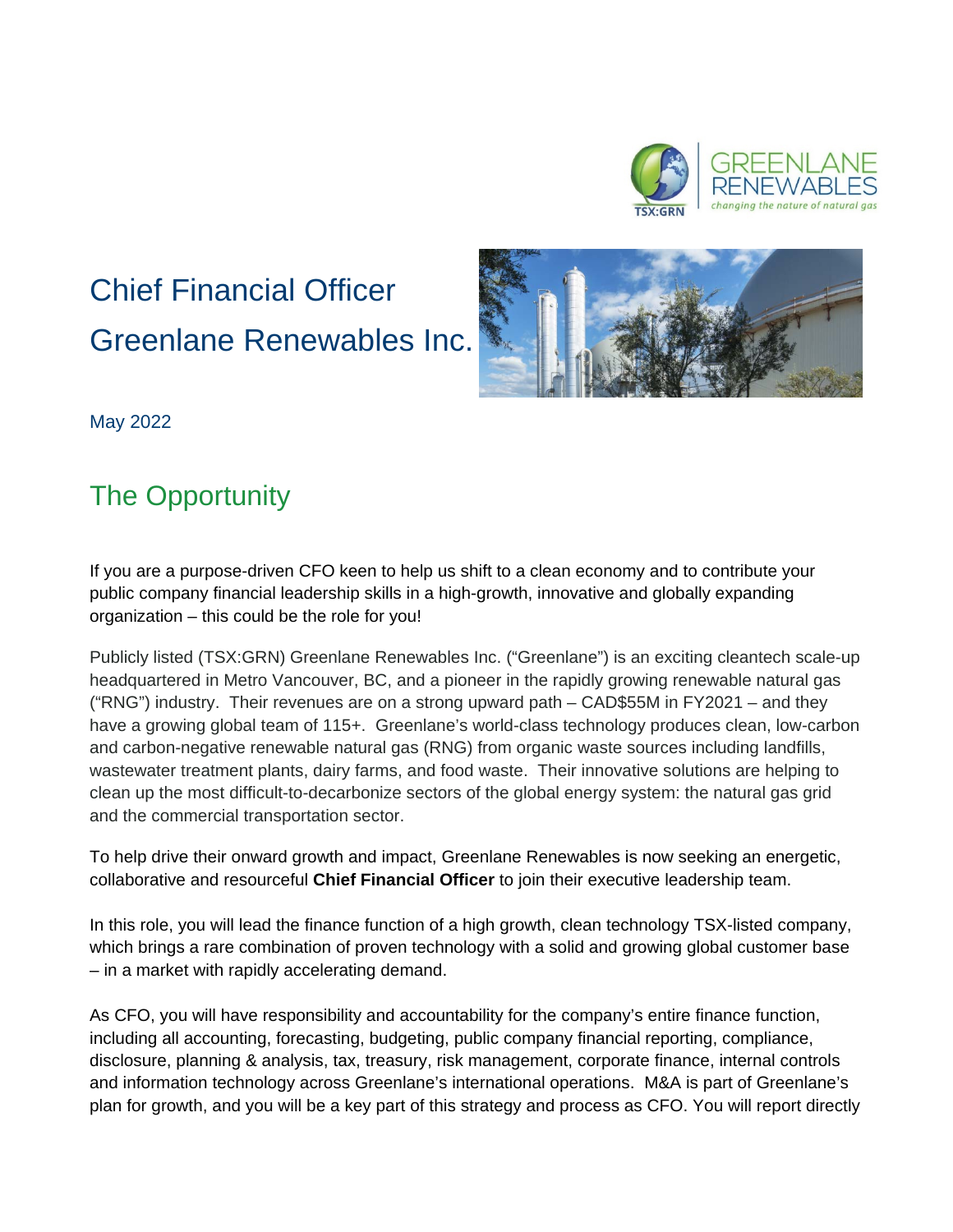to the CEO and lead an experienced and growing finance team currently consisting of around 10 members.

Joining the team at Greenlane, you will find a purpose-driven, can-do culture where teams work together with an entrepreneurial spirit and a positive solution-oriented mindset.

Please visit [www.greenlanerenewables.com](http://www.greenlanerenewables.com/) for more information on their purpose, products and services.

## Candidate Profile

■ To succeed in this high-impact role you will care deeply about Greenlane's mission and positive impact on the world; and your finance leadership experience will include both highgrowth and publicly listed environments. To clarify, Canadian public company experience is an absolute pre-requisite for this role. You will be an engaged and passionate leader of teams, a team-player ready to roll up your sleeves and also from a strategic standpoint. Ideally you will have thrived in a new, emerging market environment where innovation and resourcefulness are key. Above all, you will lead with clarity, empathy, and purpose.

#### Skills & Experience Checklist

- Superior leadership and management ability with a calm approach and ability to inspire and drive loyalty and engagement of team members.
- CPA designation with 15+ years of progressive industrial financial leadership experience; this is essential.
- **Held CFO role in a Canadian publicly listed environment with primary responsibility for all** capital market regulatory filings. A CFO-ready finance leader in a large, relevant, publicly listed environment may also be considered.
- **Industry experience involving complex finance requirements, global operations and growth is** essential; exposure to the financing of large capital projects is highly preferred.
- Successful involvement in and completion of capital markets financings and M&A transactions.
- Cleantech, renewable energy or tech sectors are of particular interest, as are project-based organizations that design, procure, build, deliver and commission on-site capital-intensive systems through a multilayered international supply chain and outsourced manufacturing model.
- Experience in a project-delivery oriented environment which involves banks, lenders, insurers, investors, EPC contractors (Engineering, Procurement and Construction), utilities, and other sophisticated stakeholders will be a strong asset.
- **Product-oriented organizations involving complex, industrial solutions or applications are also** of particular interest.
- A track record in a growing organization requiring rigorous financial leadership operating within